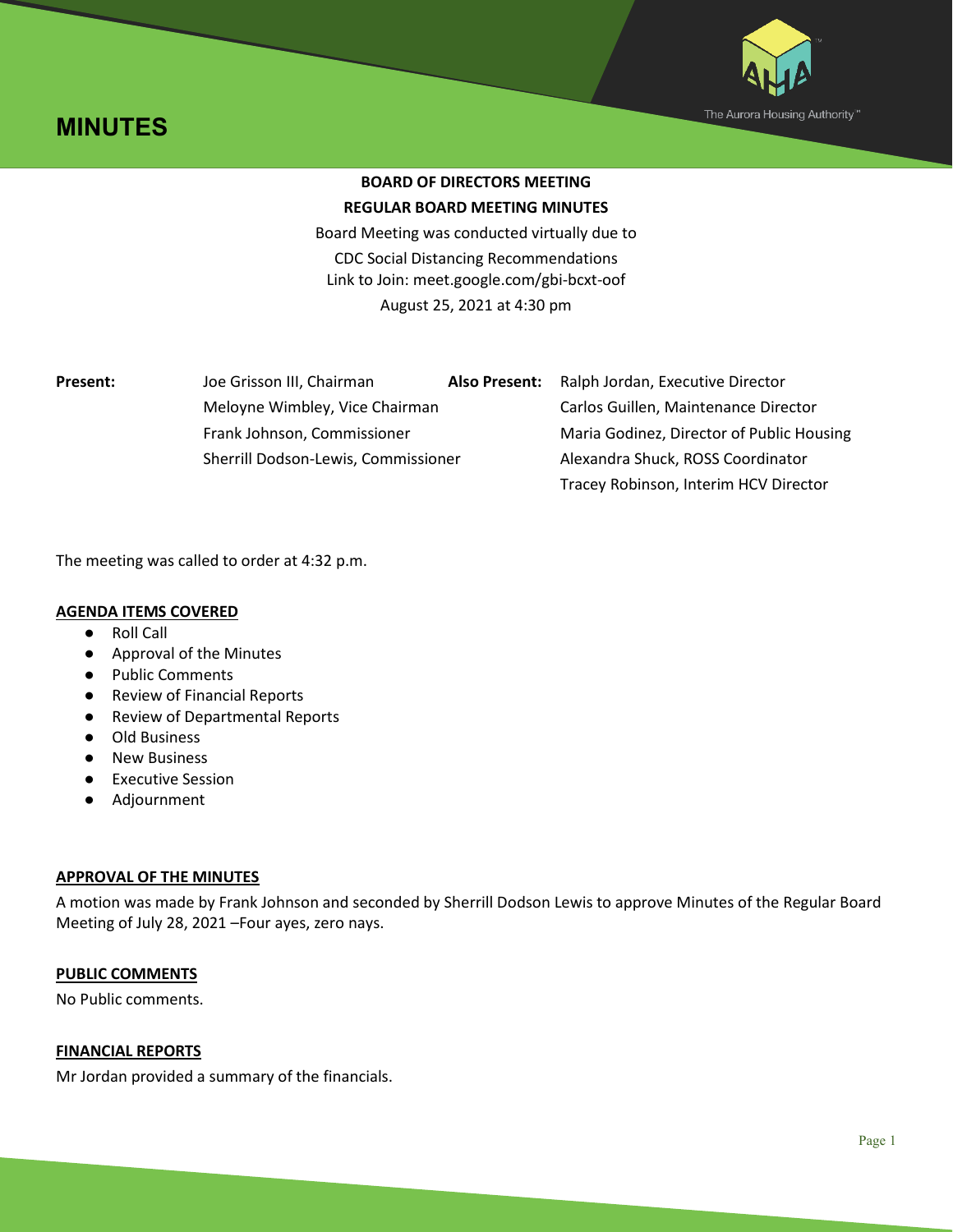# **DEPARTMENTAL REPORTS**

## **Public Housing**

Ms. Maria Godinez provided a summary of her report highlighting that AHA staff continues working with partner agencies to obtain referrals for the Emergency Housing Voucher waiting list.

Ms. Godinez also commented that the STEP End of the Year celebration was successful and the youth are anxious for next year's program.

## **Resident Opportunities Self-Sufficiency (ROSS)**

Ms. Alexandra Shuck provided a summary of her report.

#### **Housing Choice Voucher (Section 8)**

Mrs. Robinson read from her report. Her report, highlighting that HCV staff continues conducting orientations for new participants virtually. As of the meeting date a total of 75 voucher have been issued. However only 6 families have successfully leased-up. Families are still having a hard time finding units to lease.

Emergency Housing Voucher wait list continues accepting applications. The Occupancy Department began pulling 25 applicants each week. Once applicants are approved, staff will conduct a briefing appointments to issue vouchers.

#### **Maintenance**

Mr. Carlos Guillen provided from his report that maintenance staff prioritizes daily work orders and cleaning and disinfecting.

Staff continues assisting Smithereens Pest Control during the monthly treatments.

Mr. Guillen also provided a summary of work performed by contractors.

#### **Executive Report**

Mr. Jordan read from his report The AHA is providing good customer service to residents during the COVID-19 pandemic. There are monthly meeting at the sites to provide information and take any resident complaints or maintenance requests.

The AHA made substantial progress in administering the 45 Emergency Housing Vouchers. The goal is to begin issuance of the voucher as soon as possible. Mr. Jordan added that the HUD goal to have the voucher issued by November 1, 2021 however the AHA will start issuing them in September.

The AHA Summer Training and Employment Program (STEP) ended on July 30, 2021 and had a End of the Year Celebration at the Fox Valley Park District's Prisco Center. Parents were invited to attend as well.

Advance Elevator conducted a walkthrough of the elevators at Centennial House and Maple Terrace. The company agreed to make repairs and provide preventative maintenance service on a monthly basis. This should help minimize the complaints and issues with the elevators.